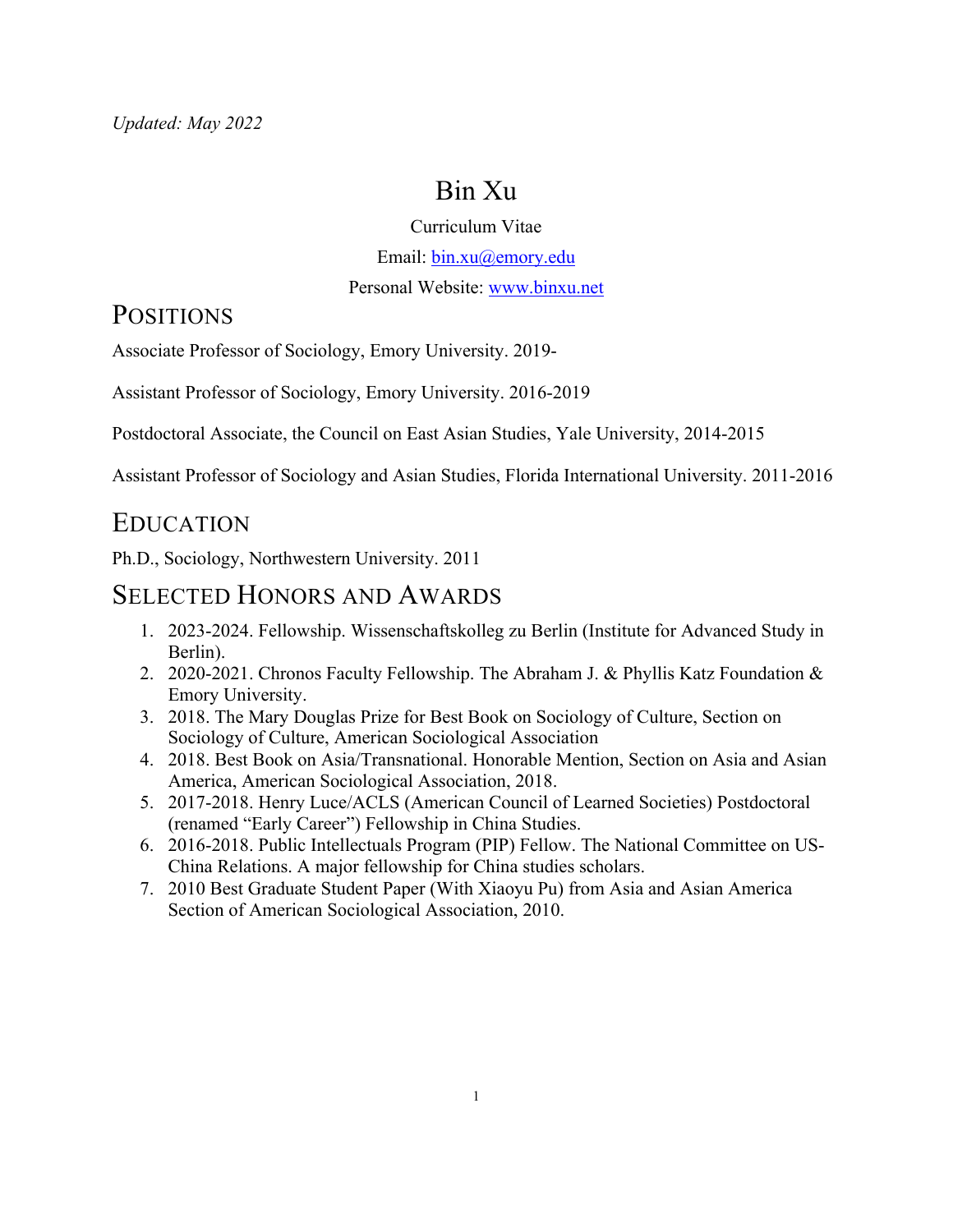## PUBLICATIONS

### **BOOKS**

- *1. The Politics of Compassion: the Sichuan Earthquake and Civic Engagement in China* (2017, Stanford University Press). (http://www.sup.org/books/title/?id=26599 )
	- The Mary Douglas Prize for Best Book, Section on the Sociology of Culture, American Sociological Association, 2018
	- Best Book on Asia/Transnational, Honorable Mention, Section on Asia and Asian America, American Sociological Association, 2018
	- Reviewed in *American Journal of Sociology*, *Choice, Culture Section Newsletter, Journal of Asian Studies*, *Journal of Chinese Political Science*, *China Quarterly*, *China Review International, among others.*
- *2. Chairman Mao's Children: Generation and the Politics of Memory in China* (2021, Cambridge University Press)
- *3. The Culture of Democracy: A Sociological Approach to Civil Society.* Forthcoming, 2022. Polity Press. In "Cultural Sociology" series.

SPECIAL ISSUE

1. Bin Xu and Ming-Cheng M. Lo. (ed.). Forthcoming, 2022. "Catastrophes, Meanings, and Politics in a Global World: Toward a Cultural Sociology of Disasters." *Poetics*. Introduction: Bin Xu and Ming-Cheng Lo. "Toward a Cultural Sociology of Disaster."

PEER-REVIEWED ARTICLES

- 1. Weirong Guo and Bin Xu. 2022. "Dignity in Red Envelopes: Disreputable Exchange and Cultural Reproduction of Inequality in Informal Medical Payment." *Social Psychology Quarterly*. Vol 85 (1): 23-43. https://doi.org/10.1177/01902725211044815
- 2. Bin Xu and John A. Bernau. 2021. "The Sympathetic Leviathan: Modern States' Cultural Responses to Disasters." *Poetics*. Online first: https://doi.org/10.1016/j.poetic.2021.101564.
- 3. Bin Xu. 2021. "Historically Remaining Issues: The Shanghai–Xinjiang Zhiqing Migration Program and the Tangled Legacies of the Mao Era in China, 1980–2017" *Modern China*. Online first: https://doi.org/10.1177/00977004211003280.
- 4. Bin Xu. 2020. "Listening to Thunder in the Silence on Tiananmen: Politics and Ethics of the Memory of the June Fourth Incident." Online first at *China Information*: https://doi.org/10.1177/0920203X20956561.
- 5. Bin Xu, Licheng Qian, and Weirong Guo. 2019. "The Cultural Sociology of China: Trajectory and Dynamics of a Burgeoning Field." *Cultural Sociology*. Vol. 13(4): 387– 410.
- 6. Bin Xu. 2019. "Intra-Generational Variations in Autobiographic Memory: China's "Sent-Down Youth" Generation." *Social Psychology Quarterly*. 82 (2): 134-157.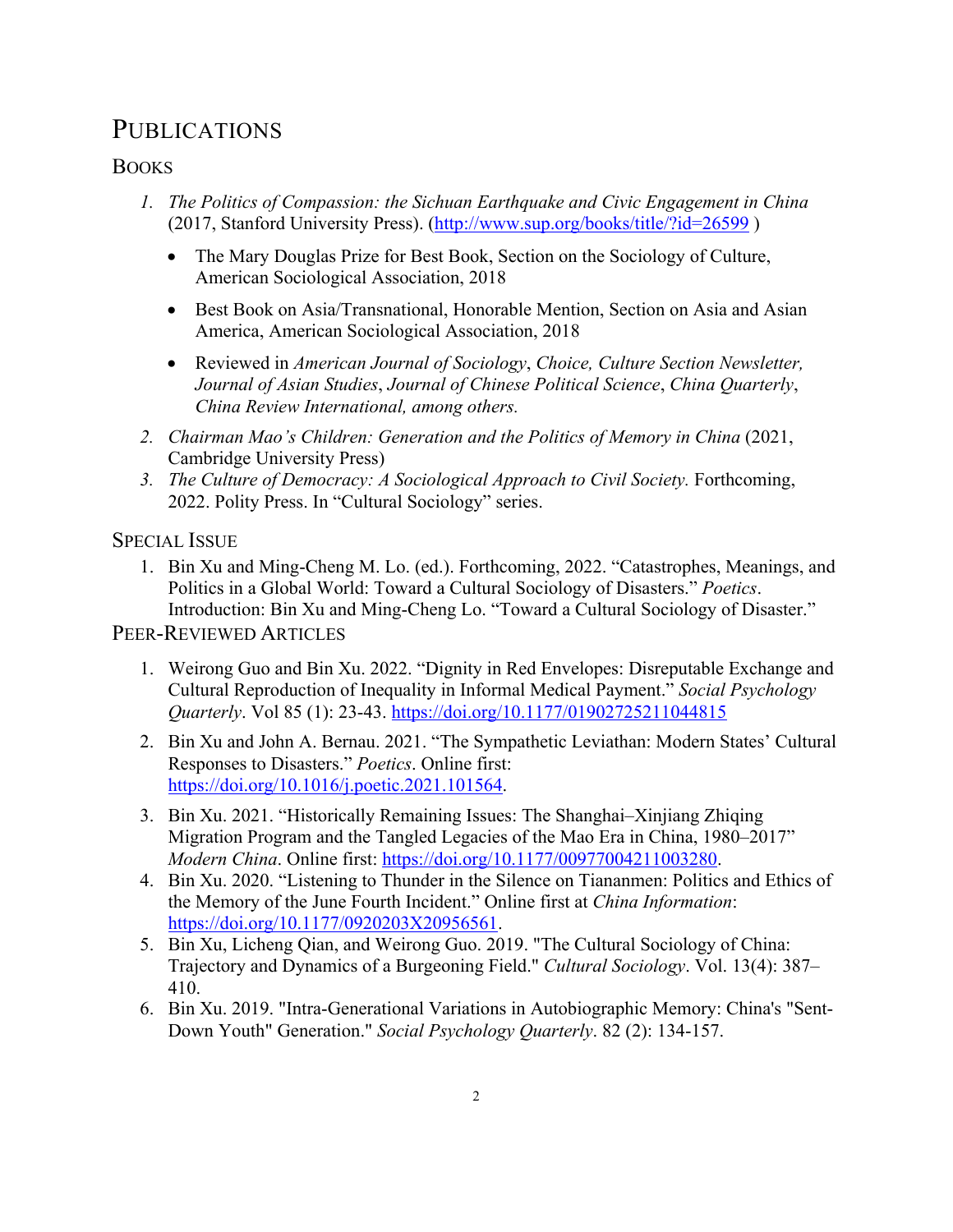- 7. Bin Xu. 2018. "Commemorating a difficult disaster: Naturalizing and denaturalizing the 2008 Sichuan earthquake in China." *Memory Studies*. 11 (4): 483-497.
- 8. Qian, Licheng, Bin Xu, and Dingding Chen. 2017. "Does History Education Promote Nationalism in China? A 'Limited Effect' Explanation." *Journal of Contemporary China*. 26 (104): 199-212.
- 9. Bin Xu. 2016. "Moral Performance and Cultural Governance in China: The Compassionate Politics of Disasters." *China Quarterly* 226 (June): 407-430.
- 10. Bin Xu. 2014. "Consensus Crisis and Civil Society: The Sichuan Earthquake Response and State-Society Relations." *The China Journal* 71 (January): 91-108.
- 11. Bin Xu. 2013. "For Whom the Bell Tolls: State-society Relations and the Sichuan Earthquake Mourning in China." *Theory and Society* 42 (5): 509-542
- 12. Bin Xu. 2013. "Mourning Becomes Democratic." *Contexts* 12 (1): 42-46.
- 13. Bin Xu. 2012. "Grandpa Wen: Scene and Political Performance." *Sociological Theory* 30 (2): 114-129.
- 14. Gary Alan Fine and Bin Xu. 2011. "Honest Broker: The Politics of Expertise in the 'Who Lost China?' Debate." *Social Problems* 58 (4): 593-614.
- 15. Bin Xu and Xiaoyu Pu. 2010. "Dynamic Statism and Memory Politics: A Case Analysis of the Chinese War Reparations Movement." *China Quarterly* 201(1): 156-175. (Best Graduate Student paper award from Asia and Asian America Section of American Sociological Association, 2010)
- 16. Bin Xu. 2009. "Durkheim in Sichuan: The Earthquake, National Solidarity, and the Politics of Small Things" *Social Psychology Quarterly* 72 (1).

BOOK CHAPTERS AND OTHER NON-PEER-REVIEWED PUBLICATIONS

- 1. Bin Xu. Forthcoming. "Morality and Civil Society." In *Handbook of the Sociology of Morality* (2<sup>nd</sup> edition).
- 2. Bin Xu. 2018. "The World is Yours!": Youth and Civic Engagement from Sichuan to Parkland." Invited piece for *Made in China* (Australian National University).
- 3. Bin Xu. 2016. "Memory and Reconciliation in Post-Mao China, 1976-1982" in *Routledge Handbook of Memory and Reconciliation in East Asia*, edited by Mikyoung Kim.
- 4. Bin Xu. 2016. "Disaster, Trauma, and Memory." in *Routledge Handbook of Memory Studies*, edited by Anna Lisa Tota and Trever Hagen. \* Translated into Italian.
- 5. Bin Xu and Gary Alan Fine. 2010. "Memory Movement and State-Society Relationship in Chinese World War II Victims' Reparations Movement against Japan." Pp.166-189 in *Northeast Asia's Difficult Past: Essays in Collective Memory*, edited by Mikyoung Kim and Barry Schwartz. Palgrave-McMillan. \*Translated into Japanese

BOOK REVIEWS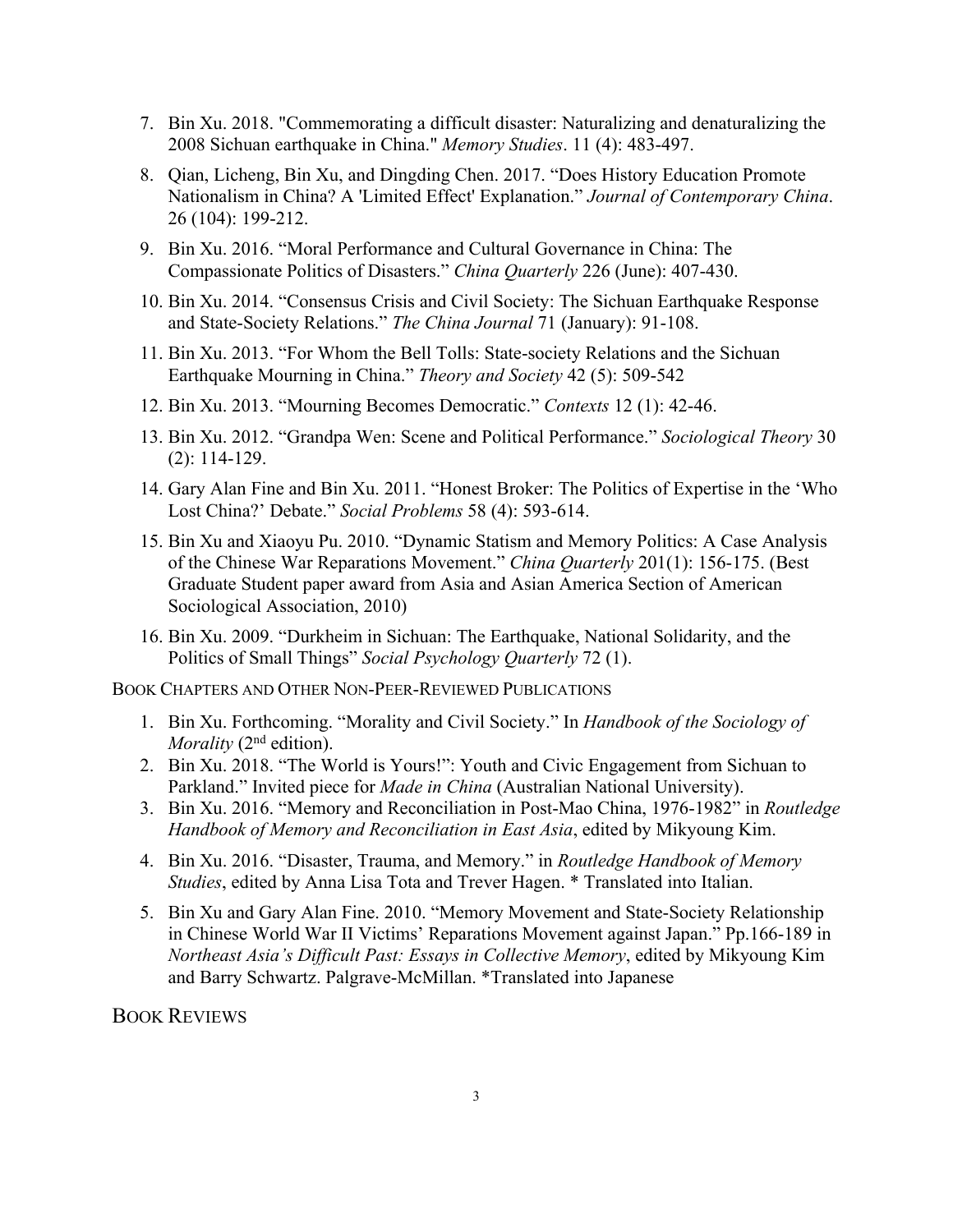Book Review. Runya Qiaoan. *Civil Society in China: How Society Speaks to the State* (Oxfordshire, UK: Routledge, 2022). In Chinese Journal of Political Science. 2022.

Book Review. Honig, Emily, and Xiaojian Zhao. 2019. *Across the Great Divide: The Sent-Down Youth Movement in Mao's China, 1968-1980*. Cambridge, UK: Cambridge University Press. In *PRC History Review*, 2020.

Book Review. Hsu, Becky Yang, and Richard Madsen, eds. *The Chinese Pursuit of Happiness: Anxieties, Hopes, and Moral Tensions in Everyday Life*. 2020. Berkeley, CA: University of California Press. In *Contemporary Sociology*.

Book Review. *The Civil Sphere in East Asia*. Edited by Alexander, Jeffrey C., David A. Palmer, Sunwoong Park, and Agnes Shuk-mei Ku, eds. Cambridge, UK: Cambridge University Press, 2020. In *Contemporary Sociology*.

Book Review. 2019. Ya-Wen Lei. *The Contentious Public Sphere: Law, Media, and Authoritarian Rule in China*. In *American Journal of Sociology*. Vol. 124 (5)

Book Review. 2011. Ralph A. Thaxton, Jr. *Catastrophe and Contention in Rural China: Mao's Great Leap Forward Famine and the Origins of Righteous Resistance in Da Fo Village*. *Social Movement Studies*. Vol. 10 (4).

Book Review. 2009. Kevin J. O'Brien. Ed. *Popular Protest in China*. Cambridge, MA: Harvard University Press, 2008. *Mobilization*, Volume 14 (2).

Book review: 2008. *Against the Law: Labor Protests in China's Rustbelt and Sunbelt* by Ching-Kwan Lee, *Journal of Chinese Political Science*, Volume 13 (4), 2008.

#### PUBLICATIONS IN CHINESE

Sun Zhongwei and Bin Xu. 2014. "Sociology of Disaster in the United States and Its Implications for Chinese Disaster Research." (美国灾难社会学发展及其对中国的启示). *Sociological Research* (社会学研究), No.2.

Bin Xu. 2002. "The Struggles among Gods and Intellectuals: Two Key Issues in Classical Sociology of Knowledge" (诸神之争与知识人:经典知识社会学的两个核心问题) (in Chinese) in *The Journal of Social Theory* (社会理论丛刊) 2002, China.

Book Review. 曼海姆《文化社會學論集》,《二十一世紀》(香港), October, 2000.

Translation. *Selected Papers of Karl Mannheim* (translation into Chinese 曼海姆精粹) Nanjing University Press (南京大学出版社), China, 2003.

Translation. John R. Hall and Mary Jo Neitz. *Culture: Sociological Perspectives* (文化:社会学 的视野) Commercial Press (商务印书馆). China. 2004.

#### WORK IN PROGRESS

- 1. Book Project: "States' Cultural Responses to the COVID-19 Crisis." Status: Work in progress.
- 2. "Mourning in the Global COVID-19 Crisis." Status: Work in progress.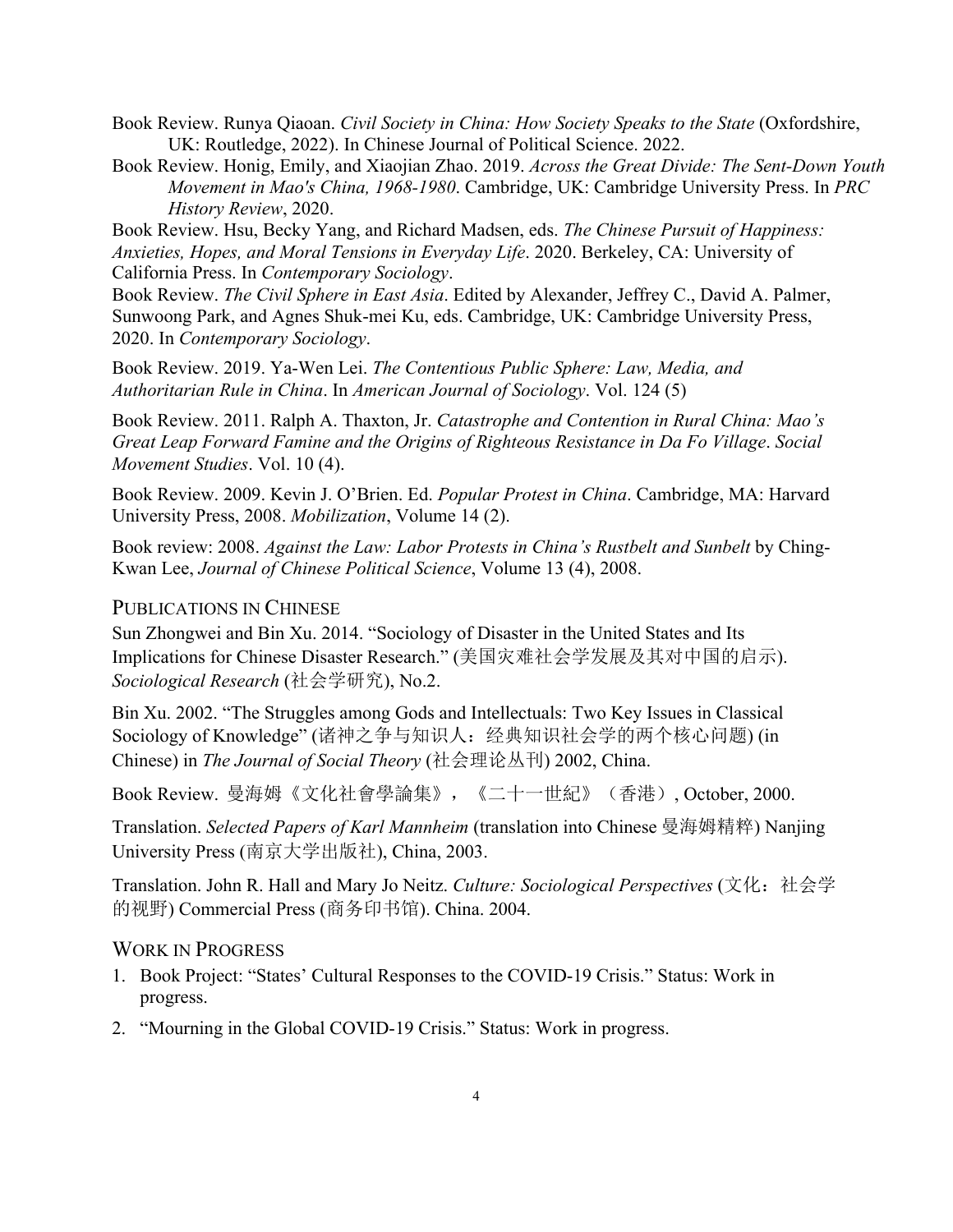- 3. "The Chinese Debate over #BLM in a Transnational Public Sphere." Status: Work in Progress.
- 4. "Theorizing and Interviewing." Status: Work in Progress
- 5. "Chinese Discourses on Civil Society." Status: Work in progress.

# GRANTS

### NATIONAL AND INTERNATIONAL GRANTS AND FELLOWSHIPS

- 1. 2023-2024. Fellowship. Wissenschaftskolleg zu Berlin (Institute for Advanced Study in Berlin).
- 2. 2018-2019. ACLS (American Council of Learned Societies) "Comparative Perspectives on Chinese Culture and Society" (Conference grant for "Politics, Societies, and Disasters: China and Beyond." \$25,000)
- 3. 2013. Visiting Scholar Fellowship. International Center for Studies of Chinese Civilization, Fudan University, Shanghai. Fall semester, 2013.
- 4. 2012. Project "Some Sufferings Are More Equal than Others: Collective Memory of Zhiqing" won Fund for the Advancement of the Discipline (FAD) from the American Sociological Association/National Science Foundation. \$7,000
- 5. 2009 Small Grant from the China and Inner Asia Council (CIAC) of the Association for Asian Studies (AAS) (2009. \$1500) for dissertation project.

### INTERNAL GRANTS AND FELLOWSHIPS

- 1. 2021. Global Perspectives on Race Grant from the Halle Institute for Global Research. Project: "How to Say 'Black Lives Matter' in Chinese?: A Debate over Race in a Transnational Public Sphere." \$20,000.
- 2. 2018. Grant for Second Book Writing. \$3,000. East Asian Studies. Emory University.
- 3. 2013. Broad Research Fellowship. School of International and Public Affairs, Florida International University. \$1,000
- 4. 2012 Summer Faculty Development Award from Florida International University. 10% of 9-month salary
- 5. 2010 Winch Award for Best Graduate Published/Presented Paper from the Department of Sociology, Northwestern University, 2010, for paper "Moral Legitimacy and the Ritual of Downplaying: State-Society Relationship in the National Mourning for the Sichuan Earthquake Victims in China."
- 6. 2009 Karpf Prize for advanced graduate students whose work contributes to promoting "peace, goodwill, tolerance and understanding among the peoples of the Earth." Northwestern University.
- 7. 2009 Ethnographic Research Fellowship. Department of Sociology, Northwestern University.
- 8. 2008 Summer Research Grant. "China's New Nationalism". \$2,500. From The Center for International and Comparative Studies at Northwestern University.
- 9. 2007 Graduate Research Grant. "The Chinese War Reparations Movement." \$1,500. From the Graduate School, Northwestern University. 2008. \$1,350.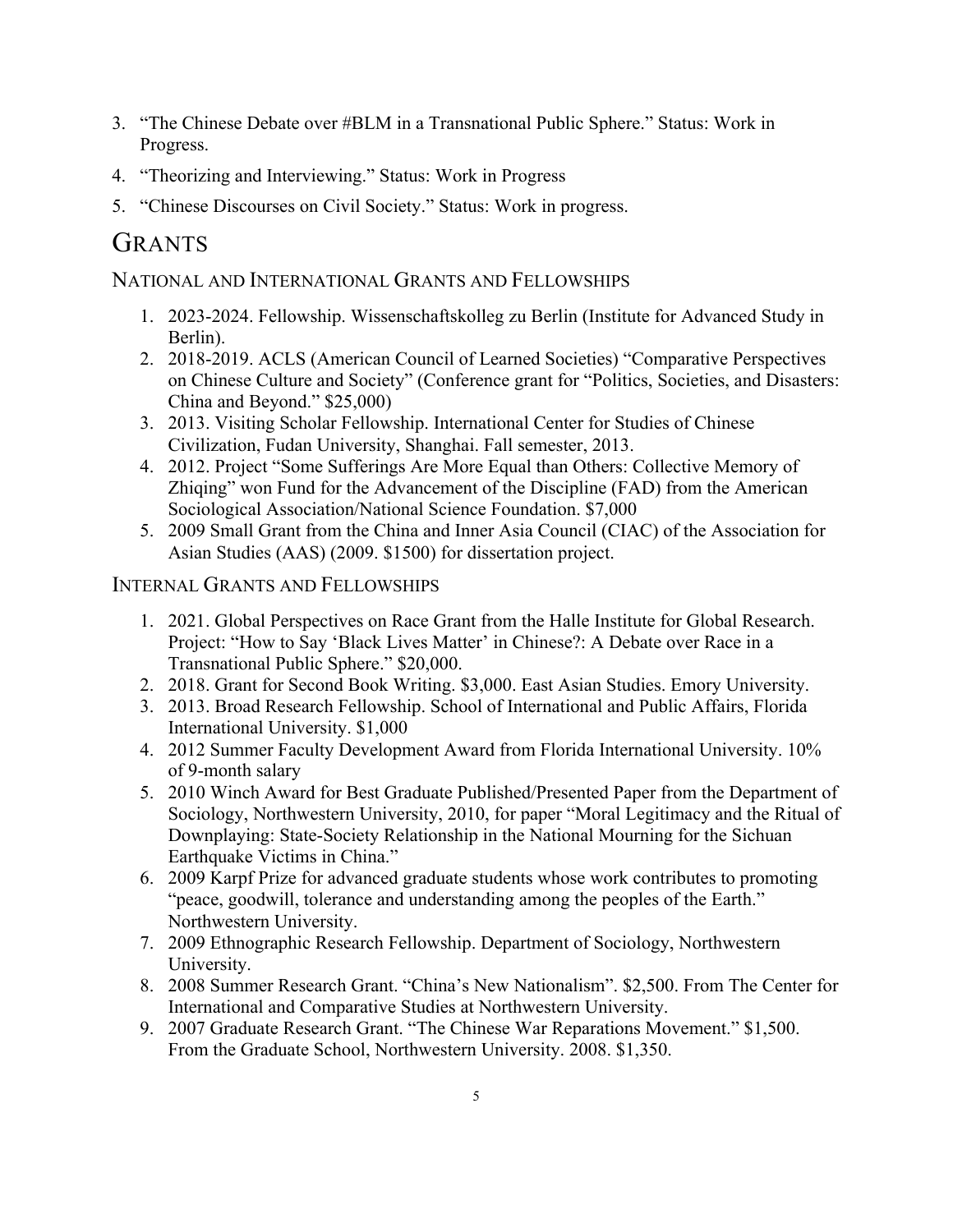- 10. 2007. MacArthur Summer Research Grant, with Gary Alan Fine. \$1,350. "The Chinese War Reparations Movement and State-Society Relationship". Sociology Department, Northwestern University.
- 11. 2007 Summer Research Grant. "The Chinese War Reparations Movement". \$1,000. From the Center for International and Comparative Studies at Northwestern University.
- 12. 2006 MacArthur Summer Research Grant, with Gary Alan Fine. Project "Owen Lattimore and Politics of Reputation." Sociology Department, Northwestern University, \$1,000.
- 13. 2003-2004 University Scholar Fellowship, \$20,000. University of California, Davis.

### INVITED TALKS

- 1. Columbia University, School of Social Work. "Dramas of Catastrophes: The American and Chinese States' Culture Response to the COVID Crisis." April 2022.
- 2. Harvard University. Fairbank Center for China Studies. "Chairman Mao's Children: Generation and the Politics of Memory in China." March 2022
- 3. Stockholm University, Sweden. "Theorizing and Life History Interviews." December 2021
- 4. New York University, Shanghai. "Chairman Mao's Children: Generation and the Politics of Memory in China." November 2021.
- 5. Memory Studies Association. "Chairman Mao's Children: Generation and the Politics of Memory in China." October 2021.
- 6. Emory Emeritus College. "Chairman Mao's Children: Generation and the Politics of Memory in China." July, 2021.
- 7. Cornell University. "Chairman Mao's Children: Politics, Generation, and China's Difficult Memory." October, 2020.
- 8. University of California, Berkeley, Sociology Department. "Chairman Mao's Children: Politics, Generation, and China's Difficult Memory." September, 2020.
- 9. University of Georgia. "The Politics of Compassion: the Sichuan Earthquake and Civic Engagement in China." March 2020
- 10. University of Texas, Austin. "Chairman Mao's Children and China's Difficult Past: Generation and Memory." October 2019
- 11. "Collective Memory of China's Zhiqing Generation." University of Arkansas. April 2019.
- 12. "Nostalgia, Resistance, and Pursuit of Happiness: Group, Memory, and China's Zhiqing Generation." Emory University, April 2019.
- 13. "Collective Memory of China's Zhiqing Generation." University of Michigan, Lieberthal and Rogel Center for Chinese Studies. December, 2018.
- 14. "The Politics of Compassion: the Sichuan Earthquake and Civic Engagement in China." University of Tennessee, Knoxville. November, 2018.
- 15. "Regretless Youth and Long Live Youth!: Exhibits and Museums as Sites of Memory for China's Zhiqing Generation." Emory University, September, 2018.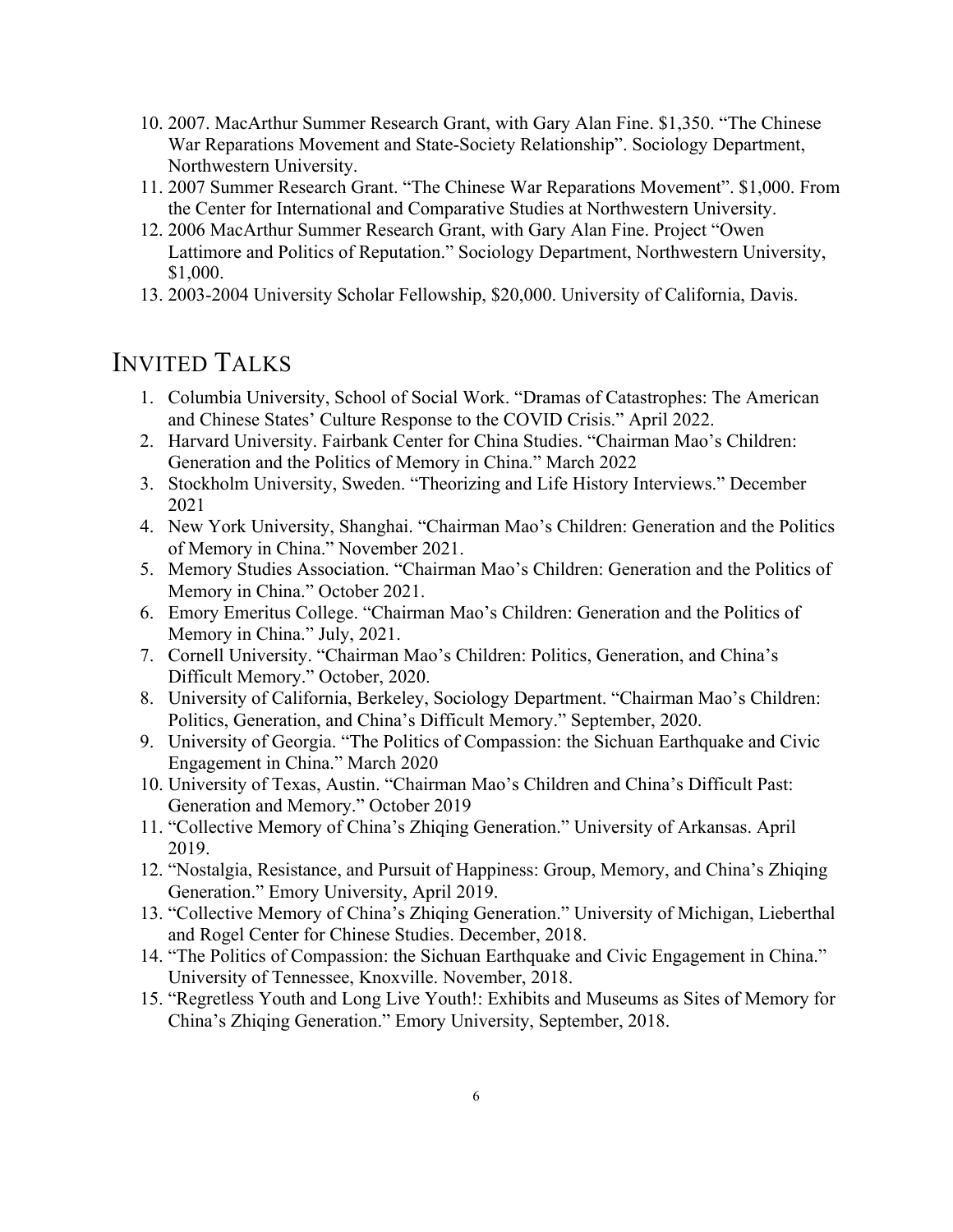- 16. "How Activism and the Media can Thrive in China." Invited talk on a panel, World Affairs Council, Atlanta. August 8, 2018.
- 17. "The Politics of Compassion: the Sichuan Earthquake and Civic Engagement in China." University of Toronto, The Munk School of Global Affairs. March 26, 2018
- 18. "The Politics of Compassion: the Sichuan Earthquake and Civic Engagement in China." Columbia University, School of Social Work. March 20, 2018
- 19. "The Politics of Compassion: the Sichuan Earthquake and Civic Engagement in China." Northwestern University, Equality Development and Globalization Studies. March 8, 2018
- 20. "The Politics of Compassion: the Sichuan Earthquake and Civic Engagement in China." University of Pennsylvania, February 22, 2018
- 21. "The Politics of Compassion: the Sichuan Earthquake and Civic Engagement in China." Yale University, Council on East Asian Studies, February 1, 2018
- 22. "The Politics of Compassion: the Sichuan Earthquake and Civic Engagement in China." The National Committee on US-China Relations, New York. January 31, 2018.
- 23. "The Politics of Compassion: the Sichuan Earthquake and Civic Engagement in China." Public lecture at Taihu Qunxue Shuyuan (A community center in Jiangsu, China). November, 2017.
- 24. "The Politics of Compassion: the Sichuan Earthquake and Civic Engagement in China." Nanjing University, China. November, 2017.
- 25. "The Politics of Compassion: the Sichuan Earthquake and Civic Engagement in China." University of California at Davis, November 16, 2017
- 26. "Contemporary Chinese Society and Culture: Pedagogical Reflections." Georgia Highlands College. October, 2017.
- 27. "New Scholarship on China." The China Research Center, Georgia Tech. October 19, 2017.
- 28. "The Politics of Compassion: the Sichuan Earthquake and Civic Engagement in China." Georgetown University. September, 2017
- 29. "The Politics of Compassion: the Sichuan Earthquake and Civic Engagement in China." Emory University, September, 2017
- 30. "A Genealogy of the Sociology of Memory." Nanjing University, China. December, 2016.
- 31. "Collective Memory of China's 'Educated Youth" Generation." Emory University, December, 2016
- 32. "Unequal Memories: the 'Educated Youth' Generation and China's Difficult Past." Vanderbilt University, April 8, 2016
- 33. "Politics of Moral Sentiments: Civil Society and the 2008 Sichuan Earthquake in China." University of Hong Kong. May 11, 2015
- 34. "Remembering and Forgetting the Sichuan Earthquake." Talk at Social Science Workshop on China, Yale University. January, 2015.
- 35. "Collective Memories of China's Educated Youth Generation." Talk at Postdoctoral Speaking Series. November, 2014. Yale University.
- 36. "Moral Legitimation and the State-Society Relations in the Sichuan Earthquake." University of Macau, December, 2013.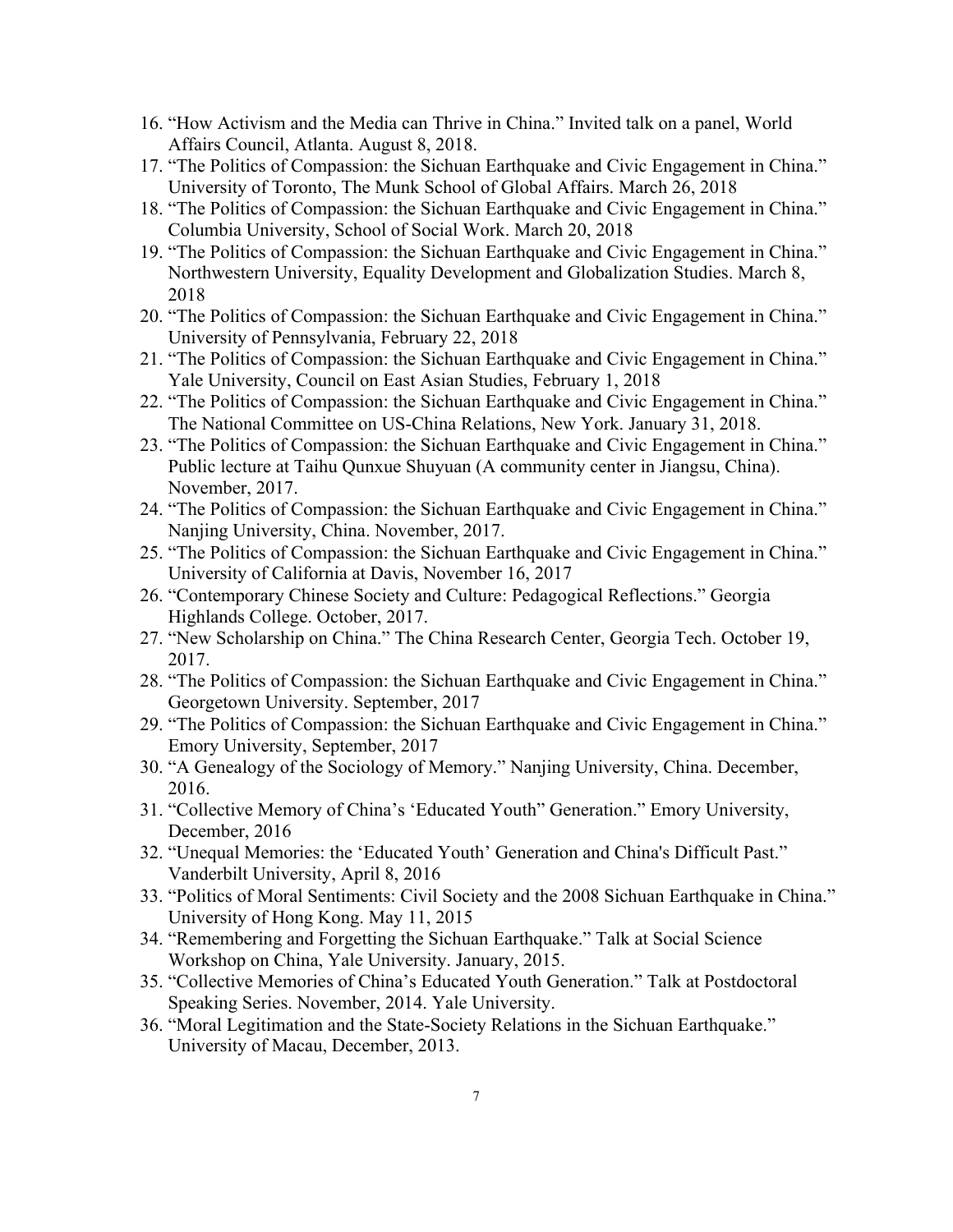- 37. "Moral Legitimation and the Sichuan Earthquake." Invited talk at School of Economics, Fudan University, Shanghai, November 2013.
- 38. "Some Sufferings are Moral Equal than Others: Collective Memory of China's Educated Youth Generation." *Culture and Society Workshop*, Northwestern University. April 2013.

### CONFERENCE ORGANIZING

- 1. Organizer. Regular sessions on Sociology of Culture I and II. American Sociological Association. Annual meeting in 2021.
- 2. Organizer. "States, Societies, and Disasters: China and Beyond." A major interdisciplinary conference. Venue: University of Copenhagen, Denmark. ACLS funded (Grant on "Comparative Studies of Chinese Culture and Society" \$25,000). 2019.
- 3. Organizer. Panel on "Collective Memory: New Approaches and Cases." Eastern Sociological Society, New York, February, 2015
- 4. Organizer. "History and Memory of China's Educated Youth (*zhiqing*) Generation." December 2013, Fudan University, Shanghai.

## EXTERNAL PROFESSIONAL SERVICES

- 1. Chair. Best Graduate Paper Committee for Altruism, Morality, and Social Solidarity. American Sociological Association. 2022.
- 2. Editorial board. *Contemporary Sociology*.
- 3. Chair. Best Graduate Paper for Asia/Asian America Section. American Sociological Association. 2021.
- 4. Member. Best Book Prize for Emotions section. American Sociological Association. 2020.
- 5. Council Member. Altruism, Morality, and Social Solidarity Section. American Sociological Association. 2019-present.
- 6. Co-Chair. Mary Douglas Prize for Best Book in the Sociology of Culture. American Sociological Association. 2019
- 7. Member. Best Book Prize for Asia/Transnational. American Sociological Association. 2019
- 8. Nomination Committee member. Theory Section, American Sociological Association (2016-2017).
- 9. Article Award Committee member. Global and Transnational Sociology Section, American Sociological Association (2016-2017).
- 10. Graduate Student Paper Award Committee member. Political Sociology Section, American Sociological Association (2016-2017).
- 11. Board Member. North America Chinese Sociologists Association (2013-2015)
- *12.* Reviewer for *American Sociological Review*, *American Journal of Sociology*, *Sociological Theory*, *Social Forces*, *Social Problems, Social Psychology Quarterly, Mobilization, Symbolic Interactionism, Chinese Journal of Sociology, Modern Asian Studies, Voluntas, American Journal of Cultural Sociology, China Quarterly, The China Journal*